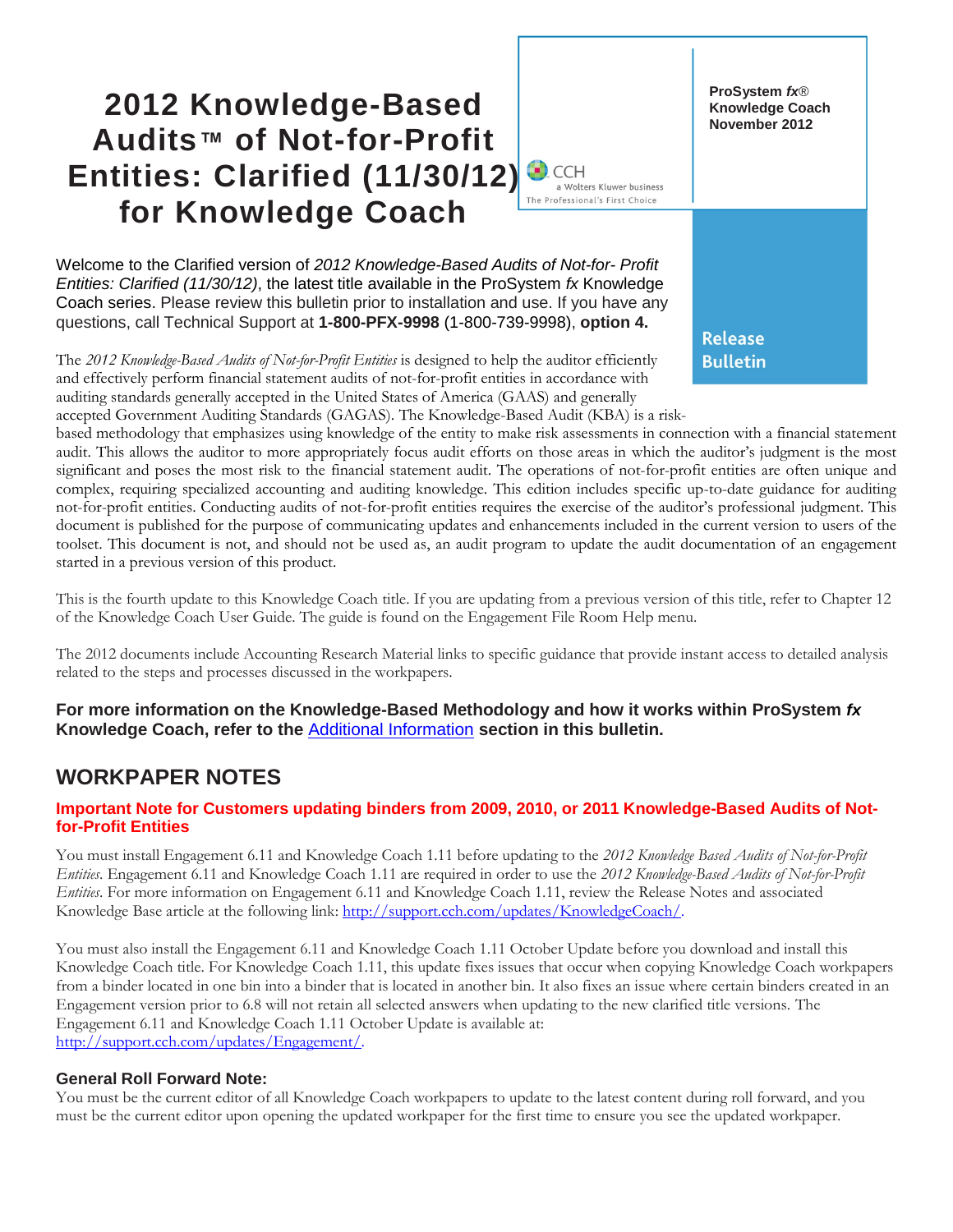The *2012 Knowledge-Based Audits of Not-for-Profit Entities* has been updated to help auditors conduct audit engagements in accordance with the new clarified and redrafted auditing standards resulting from the ASB's Clarity Project and pending auditing standards and guidance, including the requirements of SASs 122, 123, 124, 125, and 126. Many new tips and examples have been incorporated. The 2012 tools include links to specific guidance that provide instant access to detailed analysis related to the steps and processes discussed in the workpapers. Also included is a revised financial statement disclosures checklist that provides a centralized resource of the current required and recommended GAAP disclosures and key presentation items, using the style referencing under the FASB Accounting Standards Codification™.

The *2012 Knowledge-Based Audits of Not-for-Profit Entities* is current through SAS-126, *The Auditor's Consideration of an Entity's Ability to Continue as a Going Concern (Redrafted),* and *Government Auditing Standards* – *December 2011 Revision.*

#### **Specific Program Enhancements:**

For more information on specific program enhancements, review the 2012 Not-for-Profit Entities Overview for Knowledge Coach users available in the binder through the RES-KCO workpaper or at the following link: [http://support.cch.com/productsupport/productsupport.aspx?path=%2FTopics%2Fproduct\\_support%2Fpfx\\_office%2Fknowled](http://support.cch.com/productsupport/productsupport.aspx?path=%2FTopics%2Fproduct_support%2Fpfx_office%2Fknowledge_coach#Guides) [ge\\_coach#Guides](http://support.cch.com/productsupport/productsupport.aspx?path=%2FTopics%2Fproduct_support%2Fpfx_office%2Fknowledge_coach#Guides)

In addition, forms and practice aids throughout have been updated to include new examples and tips. Where applicable, these forms and practice aids also to take into account the new literature, standards, and developments reflected in the following current audit and accounting guidance:

- Statements on Auditing Standards (SASs):
	- o SAS-122, *Clarification and Recodification*
	- o SAS-123, *Omnibus Statement on Auditing Standards 2011*
	- o SAS-124, *Financial Statements Prepared in Accordance with a Financial Reporting Framework Generally Accepted in Another Country*
	- o SAS-125, *Alert That Restricts the Use of the Auditor's Written Communication*
	- o SAS-126, *The Auditor's Consideration of an Entity's Ability to Continue as a Going Concern (Redrafted)*
- AICPA Statement on Quality Control Standards No. 8, *A Firm's System of Quality Control (Redrafted)*
- FASB Accounting Standards Codification (through June 30, 2012), up to and including Accounting Standards Update (ASU) No. 2012-02, *Intangibles* – *Goodwill and Other* (Topic 350)
- *Government Auditing Standards December 2011 Revision*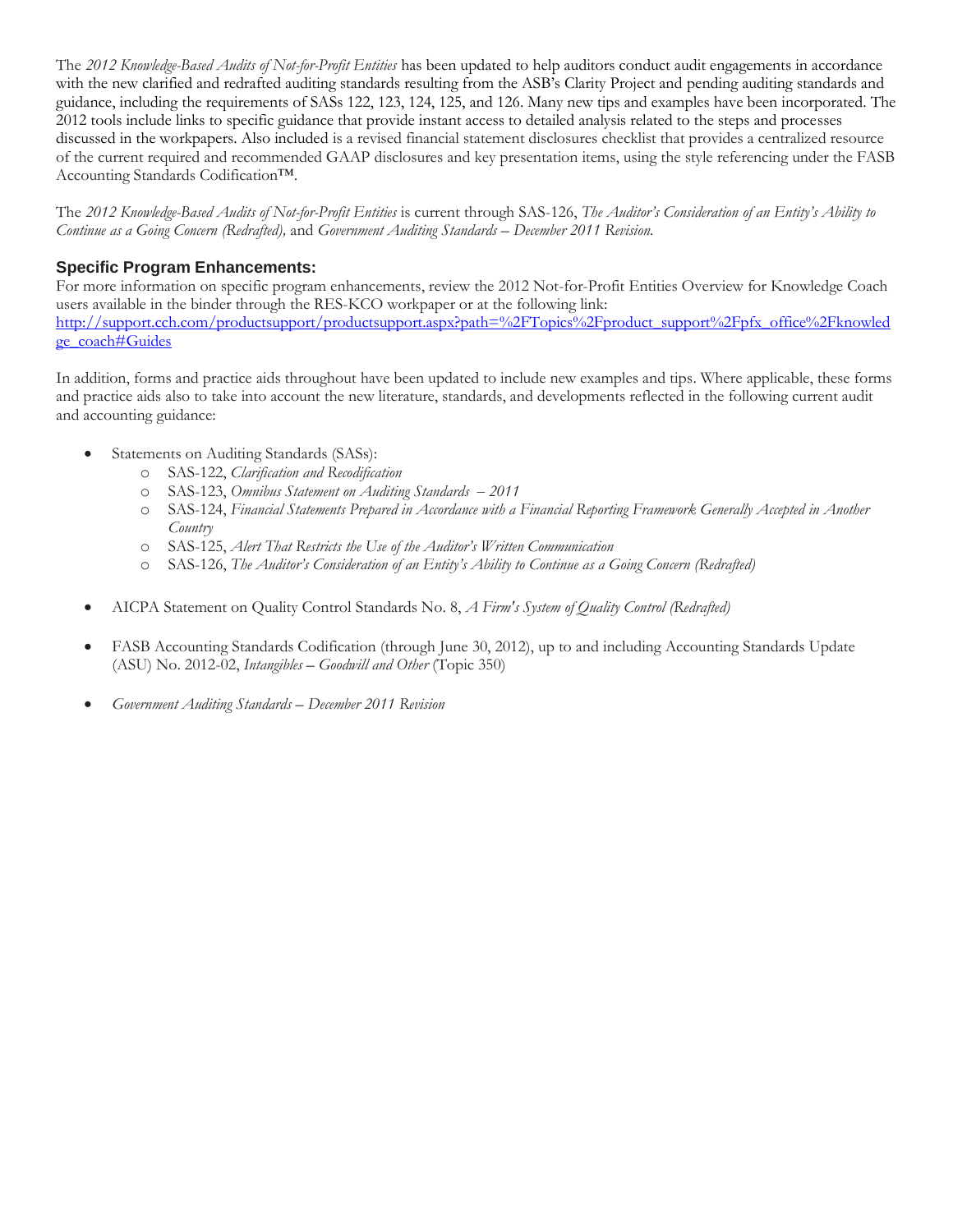# <span id="page-2-0"></span>**Additional Information on the KBA Methodology and Knowledge Coach**

### **KBA Methodology**

**KBA Methodology** allows the results of one set of procedures to become the input for the next. The key components of KBA methodology include:

- An **Overview** that guides auditors through the methodology
- **KBA** documents, integral to the risk assessment and overall audit processes, which contain steps and procedures required by GAAS and GAGAS
- Customizable **Audit Programs** that take auditors through related steps and procedures
- **Practice Aids** to help auditors complete steps or processes outlined in the KBA documents and Audit Programs
- **Auditor's Reports** that provide a variety of sample auditor's opinions on audited financial statements
- **Correspondence** documents that provide sample letters to be used to comply with GAAS and GAGAS requirements and in many other common situations

**The AICPA's Auditing Standards Board's (ASB) Risk Assessment Standards -** The practice aids and tools in the *2012 Knowledge-Based Audits of Not-for-Profit Entities* are designed around the AICPA's risk assessment standards to assist auditors of not-for-profit entities by:

- Facilitating compliance with GAAS
- Encouraging more effective audits through tailored audit programs and comprehensive practice aids
- Helping auditors to focus on and respond to identified audit risks
- Enhancing audit documentation

# **ProSystem** *fx* **Knowledge Coach**

**ProSystem** *fx* **Knowledge Coach** functionality allows auditors to use the KBA methodology more efficiently by eliminating the need for duplicate entry of the same information, tailoring audit documentation to each particular engagement, and documenting the link between risks identified and procedures performed. **AUD-100 Tailoring Question Workpaper** is a document in Knowledge Coach that presents engagement-level questions designed to aid in tailoring the engagement documentation to fit each client. Completing the questions helps the auditor avoid duplication and unnecessary workpapers.

Before you begin your audit, review the guidance in **AUD-101 Overall Audit Program**. This workpaper is intended to be your road map through a KBA methodology. You should start your audit with **AUD-100 Tailoring Question Workpaper** and **AUD-101 Overall Audit Program**.

**Risks** can be captured via the Risk Summary task pane from any Knowledge Coach workpaper by the current editor of **KBA-502 Summary of Risk Assessments**. This allows the user to continuously assess risks during the engagement. Several workpapers prompt the consideration of the presence of risks, but the Risk Summary task pane must be used to document those risks. All documented risks flow to the Risk Summary. To ensure risks show in findings tables, make sure to check the *workpaper identified in* field of the Risk Summary task pane.

**Information Flow** helps cut down on the time spent duplicating information across forms. In addition, the flow of consistent information ensures that information and updates to information are not missed between workpapers. Drill-down functionality helps the user navigate quickly to the source of the information, aiding in the review of the audit file.

**Diagnostics** help keep track of unresolved issues like unanswered questions, incomplete risks, program steps not linked to risks or relevant assertions, missing workpaper, and more. Diagnostics now show when a form table has not been answered (i.e. tables in **KBA-101 Overall Audit Strategy** that are added by the tailoring questions in **AUD-100 Tailoring Question Workpaper**).

Links to Accounting Research Manager (ARM) - If you subscribe to an ARM library that includes audit content, you can now link directly to source material from Resources within Knowledge Coach documents. These links have been updated to reference to the accounting standards under the FASB Accounting Standards Codification. Also, if you subscribe to the *Knowledge-Based Audits of Not-for-Profit Entities* Guide on ARM, you can take advantage of brand new links to the audit guide material from within the Knowledge Coach documents.

**Interpretive Guidance** is integrated into each Knowledge Coach template through the Tips view of each new task pane. Informational features include Practice Points, Examples, Optional Workpapers, and Resources to help auditors work more effectively and efficiently. We have also added the ability to navigate from Resources within a document or the tip pane directly to CCH's ARM and industry audit guides by simply clicking on the ARM Reference.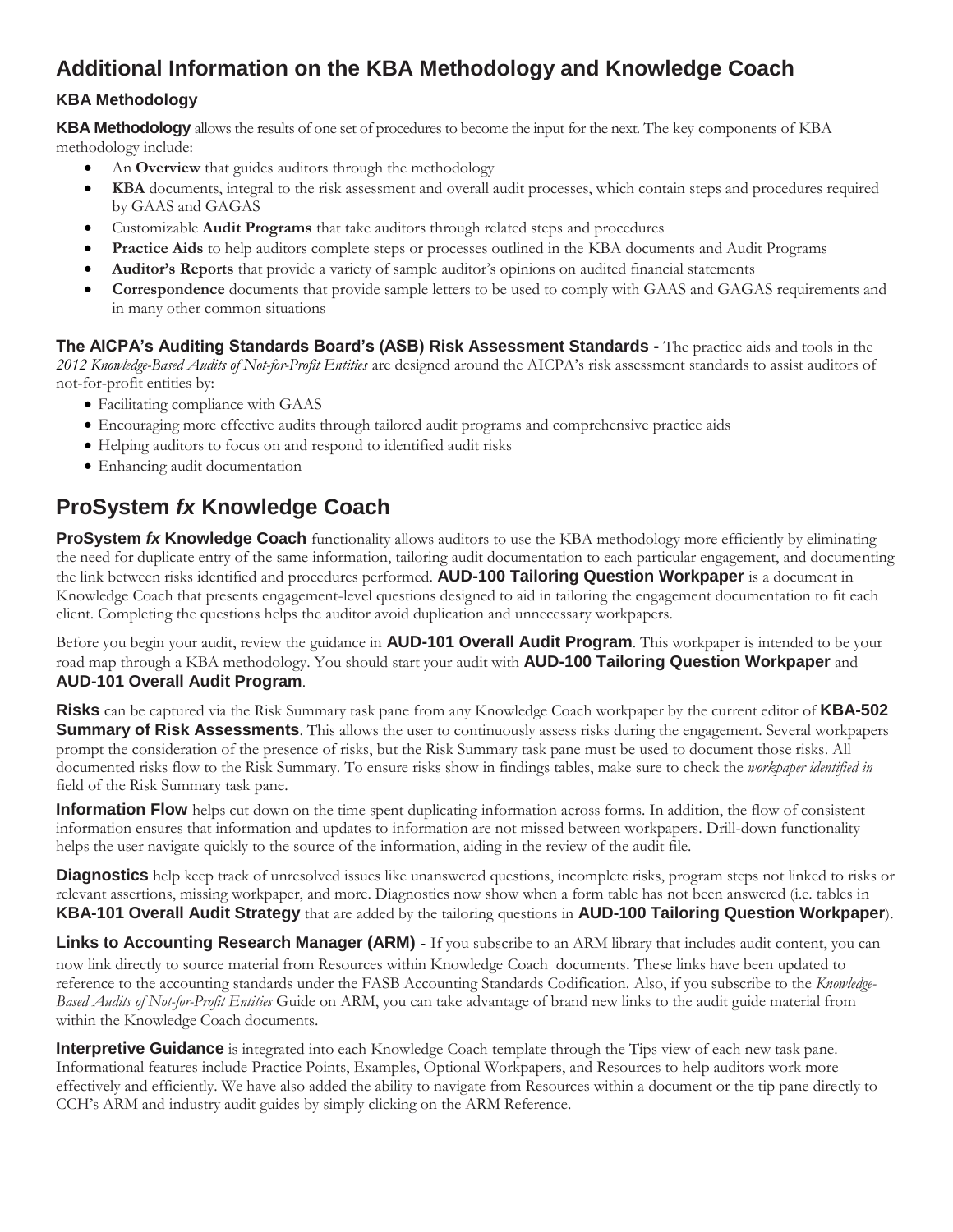### **Important Notes**

- Make sure to save changes to workpapers before closing the workpaper or the binder to ensure data is correctly updated.
- If your current editor Knowledge Coach MS Word workpapers become read-only or crash, do the following:
- Keep the binder with the affected workpapers open.
	- o Contact Customer Service at 1-800-PFX-9998 (1-800-739-9998), option 4 to obtain a repair utility.
- Knowledge Coach cannot be used within the Shared File Room (SFR) feature of Engagement. However, Knowledge Coach workpapers can be shared across team members through check in, check out, workpaper assignment, syncing to the central file room, and through peer-to-peer sync in the same way that other Engagement workpapers are shared.

### **System Requirements**

- This title MUST be used with ProSystem *fx* Engagement version 6.11 and higher. If you are upgrading from ProSystem *fx*  Engagement 6.0, 6.1, 6.1.2, 6.5, or 6.8, contact Technical Support at 1-800-PFX-9998 (1-800-739-9998), option 4 for detailed instructions.
- Additional requirements include Microsoft Office 2007, Microsoft Office 2003 Primary Interop Assemblies (PIA), and Visual Studios 2005 Tools for Office Second Edition Runtime (VSTOR).
- A minimum of 4GB of RAM is required for optimal performance when opening and navigating through ProSystem *fx*  Knowledge Coach documents.

### **Download Instructions**

Download the *2012 Knowledge-Based Audits of Not-for-Profit Entities* from the ProSystem *fx* Knowledge Coach Updates section of the ProSystem *fx* Engagement Support Web site at the following URL: [http://support.cch.com/updates/KnowledgeCoach.](http://support.cch.com/updates/KnowledgeCoach) Select the **Download file** link next to the *2012 Knowledge-Based Audits of Not-for-Profit Entities***.** On some occasions, the content package file (.KCP) has downloaded with the extension changed to .ZIP. If this occurs, change the extension of the downloaded file to KCP using all capital letters.

The following 2012 Knowledge-Based Audits of Not-for-Profit Entities: Clarified (11/30/12).KCP download is a proprietary file that must be installed from within Engagement. Save this .KCP file to a location on your local drive, extract it, and follow the Installation Instructions included in the Release Bulletin.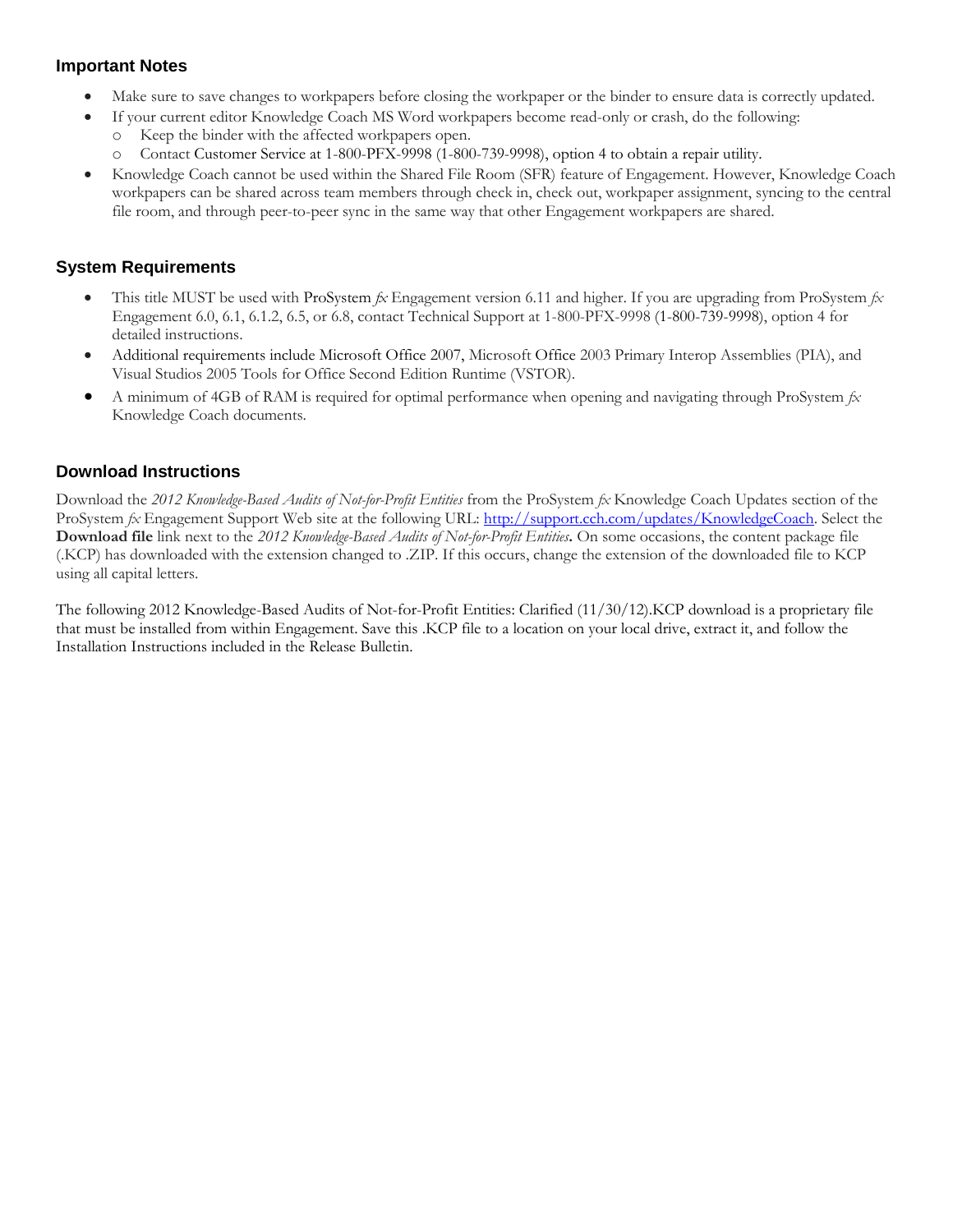#### **Installation Instructions**

Once you have downloaded your Knowledge Coach title, you will need to add it to the list of titles within ProSystem *fx*  Engagement. The only additional system requirement is approximately 75MB of disk space to store your Knowledge Coach program content files. Refer to the ProSystem *fx* Engagement with Knowledge Coach Release Notes for any other system requirements.

After downloading the *2012 Knowledge-Based Audits of Not-for-Profit Entities* title, do the following:

- 1. Launch the ProSystem *fx* Engagement Workpaper Management application so that the Local File Room is displayed.
- 2. Select **Tools > Knowledge Coach Titles**.

The Knowledge Coach Titles window will display.

- 3. Click **Add Title**.
- 4. Browse to the title package file (\*.KCP) that you previously downloaded and extracted from the ProSystem *fx*  Knowledge Coach Support Web site.
- 5. Click **Open**.

The system will display a progress indicator while the title package is being added. You will receive a message that the title has been successfully installed once the process is complete.

Once the title is added, you must release it so that other staff members in your firm can use it. You may also wish to "unrelease" previous versions of the title.

To unrelease a title:

- 1. Select a version of the *Knowledge-Based Audit Not-for-Profit Entities* title.
- 2. Click **Unrelease Title**. The date will be removed from the *Date released* column and staff that do not have the staff group property right to insert unreleased titles will not be able to insert the unreleased title into a binder.

**Note:** You can determine this access in the ProSystem *fx* Engagement Administrator module by selecting a staff group and choosing **File** > Properties > **Content >** *Insert Knowledge Coach workpapers from unreleased titles* option.

To release a title:

- 1. Select one of the Knowledge Coach titles in the list that has been added but is not yet released.
- 2. Click **Release Title**. The current date and time will be displayed in the *Date released* column, and the status will change to *Released*.

**Note:** You must add and assign a Knowledge Coach module, as well as the Knowledge Tools title license in the ProSystem *fx* Engagement Administrator, before using the workpapers.

**Important:** Once the *2012 Knowledge-Based Audits of Not-for-Profit Entities* title has been added and released, it will be automatically deployed to other staff members when they login to the "Office" location, or when they synchronize a binder that contains Knowledge Coach workpapers from this title.

### **Online Permission Key**

Permission key files may be downloaded from our Web site a[t http://tax.cchgroup.com](http://tax.cchgroup.com/) or when adding or updating the new licenses with Knowledge Coach from within ProSystem *fx* Engagement version 6.11 and higher. After updating the license file in the ProSystem *fx* Engagement Administrator module, licenses need to be assigned to the staff who will use the *2012 Knowledge-Based Audits of Not-for-Profit Entities: Clarified.*

If you have not already established a Single Sign-on (SSO) account with Customer Service, we urge you to do so at this time.

Permission keys are no longer generally distributed via floppy diskette. You can choose to continue receiving the diskette by going to [http://tax.cchgroup.com/pfxsupport,](http://tax.cchgroup.com/pfxsupport) clicking the **Firm Administration** link, and making the appropriate selection (SSO access is required), or by contacting Customer Service at 1-800-PFX-9998 (1-800-739-9998), option 4.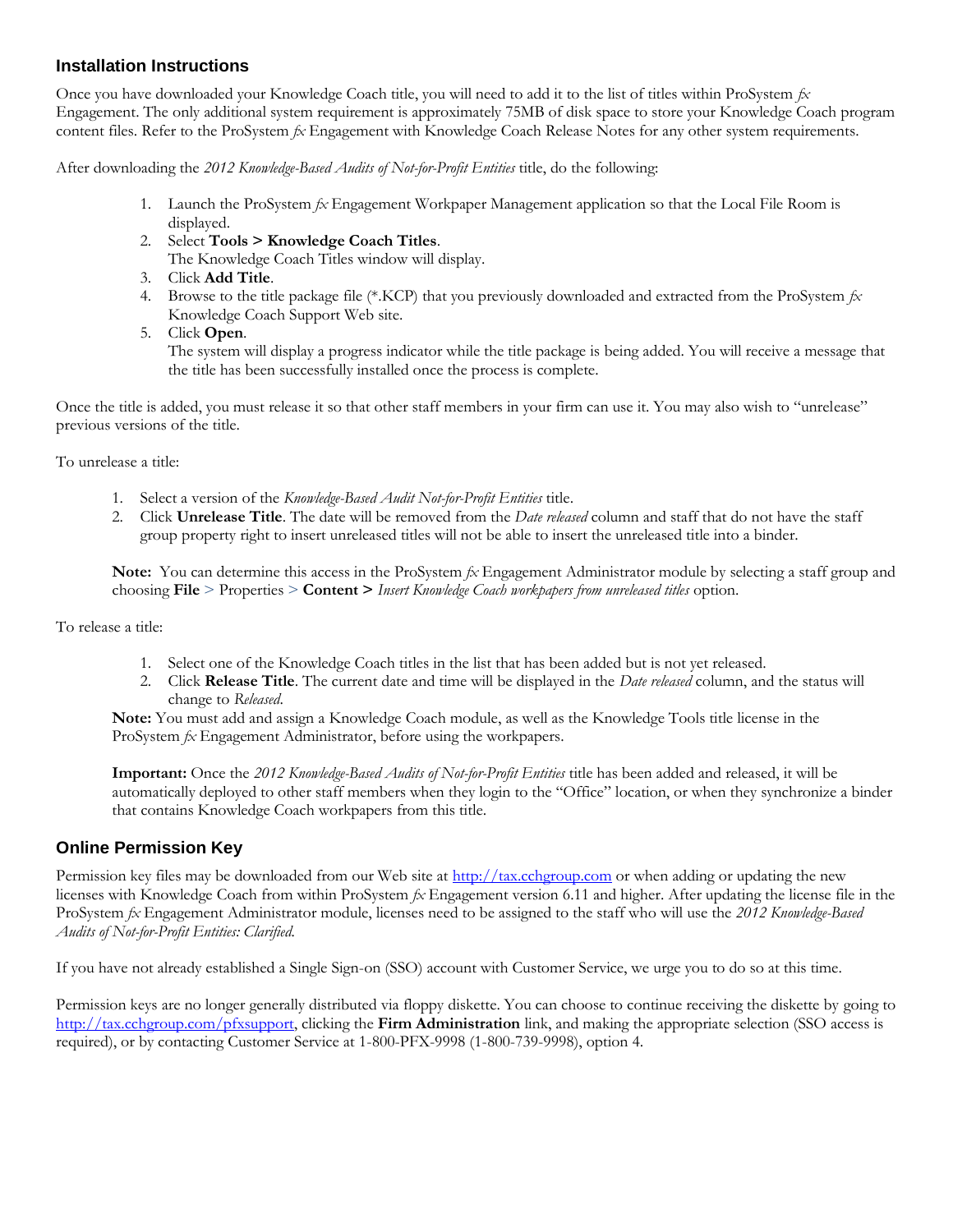## **Accounting Research Manager (ARM)**

CCH's ARM is the most comprehensive, up-to-date, and objective online database of financial reporting literature. It includes all authoritative and proposed accounting, auditing, and SEC literature, plus independent, expert-written interpretive guidance.

Our Weekly Summary email newsletter highlights the key developments of the week, giving you assurance that you have the most current information. It provides links to new FASB, AICPA, SEC, EITF, and IASB authoritative and proposal-stage literature, plus guidance from financial reporting experts.

Our team of content experts updates the system on a daily basis, so you can stay as current as possible. Additionally, our experts attend critical standard-setting meetings and summarize the results for you, which means you'll learn of newly released literature and deliberations of current financial reporting projects as soon as they occur. Plus, you'll benefit from their easy-to-understand technical translations. Our expert's interpretations clearly lay out what the rules mean from your perspective.

Also available is the *Knowledge-Based Audits of Not-for-Profit Entities* Guide. This guide helps you comply with the most recent professional standards and guidance when conducting audits of not-for-profit entities and helps integrate the use of not-for-profit entities practice aids, tools, and other resources with its guidance. This publication supplements and complements the Knowledge-Based documents that are available in Knowledge Coach.

With ARM, you maximize the efficiency of your research time, while enhancing your results. Learn more about our content, our experts, and how you can request your free trial by visiting [http://www.accountingresearchmanager.com.](http://www.accountingresearchmanager.com/) You can also access the ARM Web site by selecting the icon in ProSystem *fx* Engagement > Binder window > Shortcuts bar > Guidance tab.

### **Links to ARM**

As indicated above, subscribers to an ARM library that includes source content can link directly to source material from references within Knowledge Coach workpapers. These links have been updated to reference the new Codification released by the FASB and available on ARM. The Codification on ARM is fully integrated with U.S. and international accounting standards, other nonauthoritative materials, and industry leading interpretive guidance.

### **Using Your Knowledge Coach Content**

To use your Knowledge Coach Workpaper templates, open a binder in ProSystem *fx* Engagement, select the workpaper tab where you would like to insert the workpaper, and select **New Knowledge Coach Workpaper** from the toolbar or File menu. The *New Knowledge Coach Workpaper* dialog displays (*Figure 1*).

Select the new Knowledge Coach title with the content you would like to use. You can only select titles you have installed. The information displayed changes to reflect the workpaper organization available for the selected title. Select the Knowledge Coach Workpaper templates to insert into your binder and click **OK**. The *Selected Workpaper Properties* dialog displays. Each workpaper name is automatically loaded into the Name field. Add a workpaper index in the Index field and make any Name modifications you desire. You can also modify the tab location or the roll forward settings for each workpaper. Then click **OK**. The integrated Knowledge Coach workpaper is now inserted into your binder. For more information on how to use Knowledge Coach workpapers in your binder, see the Knowledge Coach User Guide.



**Figure 1 – New Knowledge Coach Workpaper**